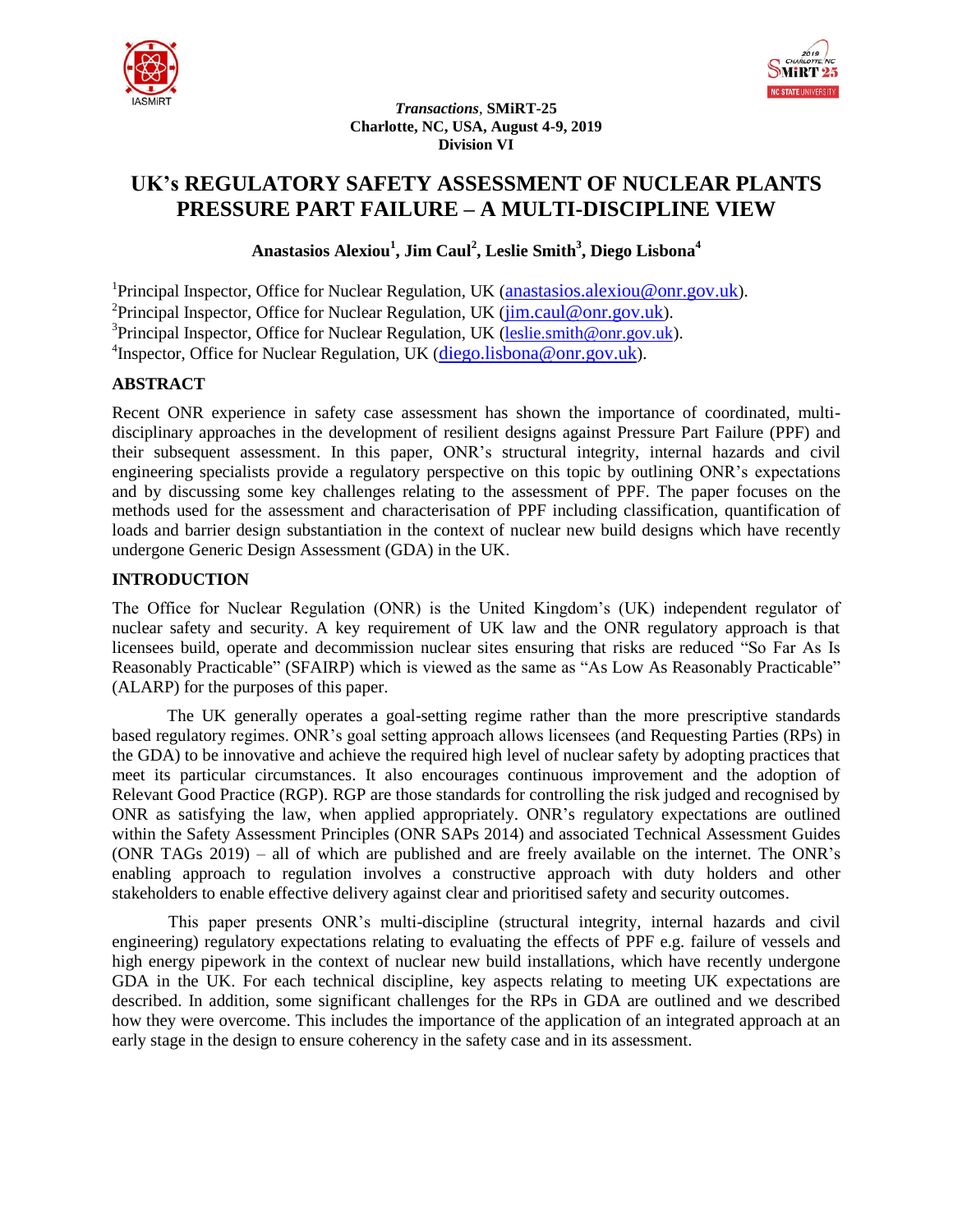#### **DEFENCE IN DEPTH**

In line with the international consensus, an appropriate strategy for achieving the overall safety objective includes the concept of defence in depth. This should provide a series of independent barriers aimed at preventing faults in the first instance, and ensuring appropriate protection from or mitigation of the consequences in the event that prevention fails. The aim is to gain confidence in the robustness of the overall design (SAP EKP.3, ONR SAPs 2014).

In the UK, the adequacy of the defence in depth provision in the area of PPF is based on the consideration of the direct and indirect consequences of postulated gross failures on the delivery of nuclear safety functions. Direct effects include the failure of a division/train of the system associated with the failure, whilst indirect effects include, pipe whip, jet impact, missile impact, flooding, pressurisation, blast impact and environmental effects. This usually involves a multi-discipline approach which includes consideration of the pressure boundary integrity (structural integrity), assessment of the direct consequences (fault analysis) and the indirect consequences (internal hazards and civil engineering).

For PPF where gross failure is not discounted a defence in depth approach should be adopted based on a robust consideration of the consequences of failure. The safety case should demonstrate how the defence in depth philosophy has been applied and should also identify any appropriate control measures. Consideration should be given to prevent the hazard occurring, limit the severity of the hazard should it occur, and limit the consequence of the hazard should it occur and be severe. To prevent the hazard occurring all reasonable practicable means commensurate with relevant good engineering practice should be adopted in the design and layout of the plant, and through the use of Systems, Structures, and Components (SSCs) of appropriate capacity and capability.

ONR expects the RPs to consider the unmitigated consequences from hazard scenarios/ faults, and to use these to define the appropriate engineering provisions. SSCs should be defined and classified according to their significance in ensuring nuclear safety.

# **EXPECTATIONS AND CHALLENGES FROM A STRUCTURAL INTEGRITY PERSPECTIVE**

In ONR, the structural integrity discipline primarily considers the confinement safety function associated with pressure boundary components. Accordingly, the majority of the safety significant and/or life limiting SSCs fall within the remit of the structural integrity discipline e.g. reactor pressure vessel, pressuriser, steam generators, reactor primary pump casings and primary and secondary pipework. ONR's structural integrity discipline also encompasses a number of technical areas including metallurgy, material properties and testing, ageing and degradation mechanisms, welding engineering, stress analysis, fracture mechanics and Non Destructive Testing (NDT). For structural integrity, key SAPs include those covering the integrity of metal structures and components; EMC.1 to EMC.34 (ONR SAPs 2014). The SAPs are underpinned by a suite of supporting TAGs which for structural integrity is NS-TAST-GD- 016 (ONR TAGs 2019).

The starting point for structural integrity assessment is the question: "What are the consequences posed by failure?" For example gross failure of a pressure boundary component could lead directly to release of radioactivity from the failed component, and/or the event could be an internal hazard that threatens the integrity of other components.

The principal means of identifying the level of structural integrity demonstration is by consideration of the consequences (direct and indirect) of postulated gross failures. Note that gross failure rather than partial failure is usually the limiting condition and in common with other disciplines is aligned to the achievement of defence in depth in the plant design. The assessment looks for measures taken to underpin structural integrity of a component that are consistent with the consequences of failure.

A robust consequence case is expected in situations where gross failure cannot be discounted. In these situations, the level of defence in depth in the design, in terms of the delivery of the safety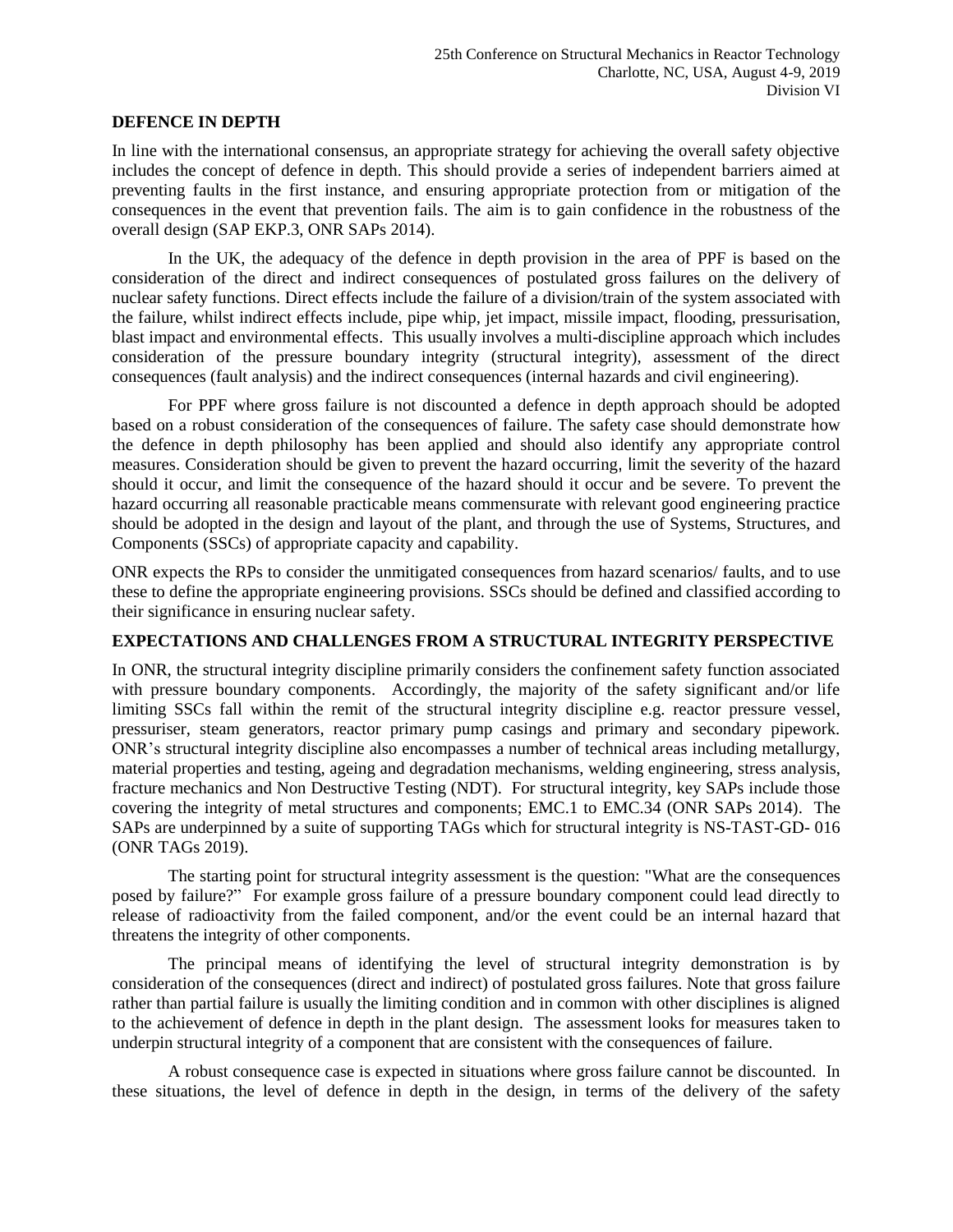functions, informs the plant class of the SSCs and subsequently the selection of appropriate codes and standards. Therefore, compliance with recognised codes and standards may form the primary means of establishing the structural integrity provisions. This notwithstanding, to comply with the need to reduce risks to ALARP, meeting the requirements of recognised design codes and standards may need to be supplemented, if reasonably practicable, e.g. the additional manufacturing controls, inspection and surveillance activities or additional measures to either improve access for inspection or design for "inspectability".

When the estimated likelihood of gross failure needs to be very low or the safety case claims gross failures can be discounted, ONR expects the RP to invoke a highest reliability claim for the SSC. In this situation usually no engineered means of preventing or protecting against the consequences of a postulated gross failure is offered, and so the safety case rests on avoiding the occurrence of the initiating event. Whenever possible, highest reliability claims should be avoided. This is because a case to discount gross failure is an onerous route to a safety case. Notably, the low failure frequency expected goes beyond what may be inferred from the actuarial statistics relevant to the gross failure of pressure vessels and piping designed and constructed to high standards.

These expectations may result in differences with international practices, where Leak Before Break (LBB) or partial failure type claims (e.g. Diameter x Thickness of Pipe / 4 (Dt/4)) are invoked. LBB arguments rely on several assumptions: adequacy of material properties, adequacy of leak detection, defect size, development and stability, time to take mitigating action, and the absence of certain degradation mechanisms e.g. stress corrosion cracking. Therefore, whilst LBB may occur in practice, because of the range of assumptions and uncertainties, it is questionable whether it can be demonstrated reliably to underpin plant design. ONR recognises that LBB type arguments add value, but to meet the need for robust consequence arguments it considers that the primary arguments in a structural integrity case should be founded on sound engineering provision, with LBB providing a secondary argument. This view reflects the need to prevent failure through sound engineering provision and with in-service inspection providing the principal means of providing forewarning of failure and managing potential through-life degradation i.e. the *'known knowns'*, the *'known unknowns'* and the *'unknown unknowns'*.

With regard to partial failure used in some countries, for example the Dt/4 approach, ONR considers that this approach may not represent the failure mode of failure and that the subsequent consequences may not represent the worst case unmitigated scenario for the internal hazards consequences analysis (e.g. internal flooding, pipe whip and combined consequences), which in turn feeds into the classification of the safety measures put in place.

In addition, ONR recognises that the application of "break preclusion" or "no break zone" concepts may include some additional provisions above normal practice to support higher levels of integrity. However, to meet ONR expectation for highest reliability these additional provisions may need to be supplemented with further measures.

## *Highest Reliability*

For metal pressure boundary components operating below the creep temperature region, the main potential failure modes are:

- Rupture of the pressure boundary wall due to a combination of thickness and material i.e. strength not being sufficient to meet the loading demand;
- Failure by propagation of a crack-like defect.

Pressure vessel and piping design codes have for many years dealt with the first failure mode above. Pressure vessel and piping design codes also deal to an extent with the second failure mode above. However, it is this second failure mode that receives close attention in assessment of those structures and components where the RP discounts gross failure.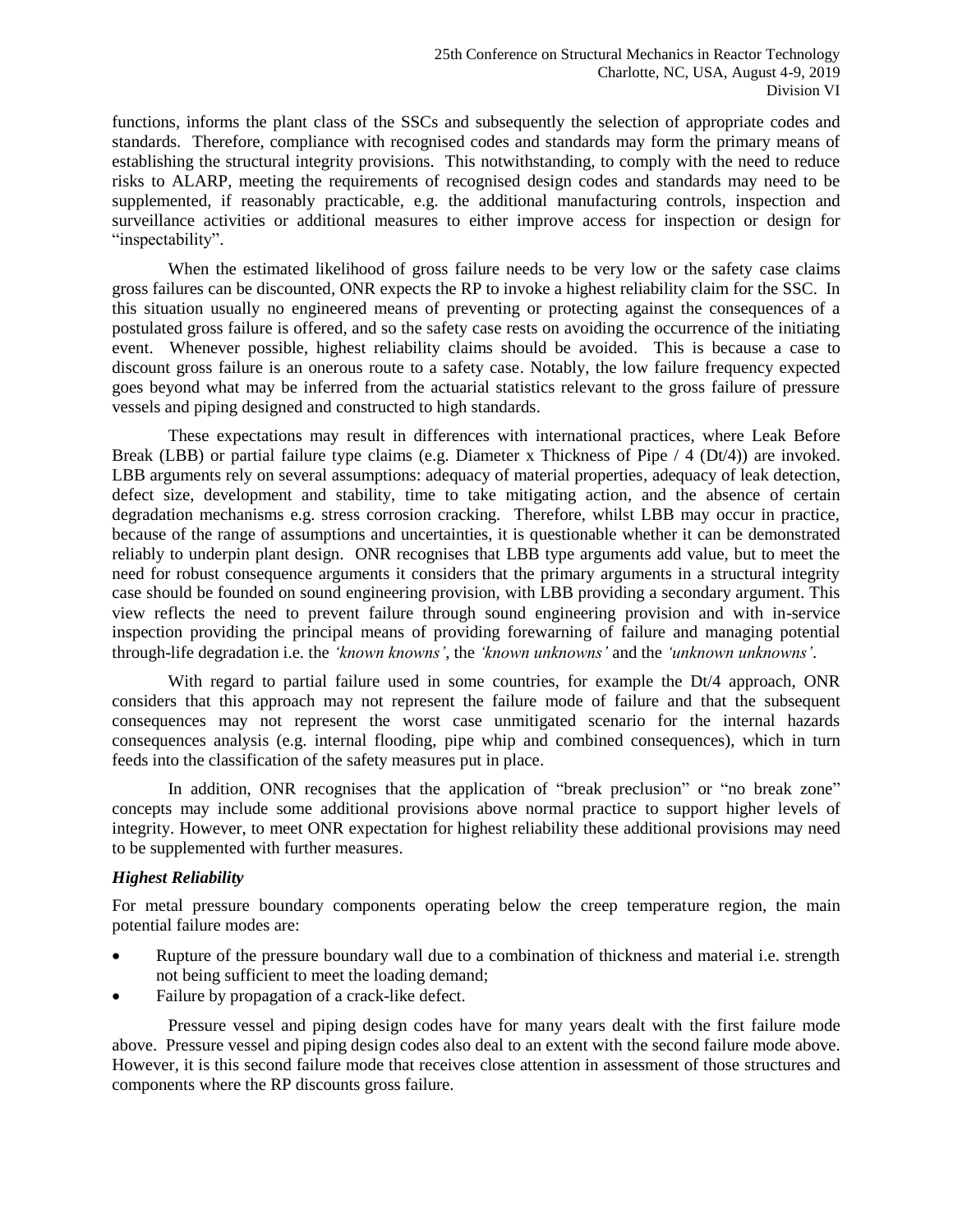To underpin a highest reliability claim, ONR expects a demonstration of integrity based on sound engineering provision with measures over and above normal practice defined in nuclear codes and standards. Typically these additional measures include but are not limited to:

- The use of proven materials and manufacturing processes.
- Direct fracture toughness testing of representative materials in manufacture and where appropriate through-life via a material surveillance strategy e.g. irradiation embrittlement.
- Fracture analyses (defect tolerance assessment) with a margin between the limiting defect size and defects that could be present in the component accounting for in-service growth (avoidance of fracture demonstration)
- Design for access and inspectability.
- High reliability (qualified) NDT performed during manufacture and prior to (and during) service integrated with Defect Tolerance Assessment (DTA) to show tolerance to defects that may be present.
- Enhanced quality assurance/control measures; provision for an "intelligent customer capability" along with the development of arrangements for third party independent surveillance of design and manufacturing activities.

Taken together these measures provide "conceptual" defence in depth. These expectations derived in part from precedents, in particular, the recommendations of the Light Water Reactor Study Group circa 1978 and 1982 (United Kingdom Atomic Energy Authority 1982) and the conclusions of the Sizewell B public inquiry relating to the integrity of PWR vessels (Sizewell B Public Inquiry 1987). Indeed, they address public concerns raised during the introduction of civil Pressurized Water Reactor (PWR) technology to the UK and cover measures to infer a lower failure frequency for pressure vessels built to high standards. The measures include fracture analyses (DTA) using an elastic-plastic approach beyond for example the fracture assessment used in established design codes along with qualified inspections to detect defects of structural concern with high reliability.

The following examples cover some key challenges from a structural integrity perspective. This is not an exhaustive listing rather; the examples serve to illustrate some common difficulties encountered in structural integrity assessment of new reactor designs.

#### *Selection of Codes & Standards*

ONR's expects that the safety case identifies the role and importance (safety functions) of SSC in maintaining nuclear safety, which leads to classification and subsequently the measures that will be taken to assure structural integrity through-life (SAPs ECS.1 to ECS.3, ONR SAP 2014). Thus SSCs important to safety should be designed, manufactured, constructed to the appropriate standards. The RP is responsible for the selection of appropriate codes and standards.

Nuclear pressure vessel design and construction codes such as ASME III (The American Society of Mechanical Engineers) and RCC-M (2007) (French Association for Design, Construction and In-Service Inspection Rules for Nuclear Island Components) set out a range of requirements (design construction and in-service inspection) graded in accordance with the level of assurance required: e.g. Class1/M1 (Highest level); Class 2/M2 (Intermediate level); and Class 3/M3 (Lowest level).

ONR experience is informed by Sizewell B, with SSC classification based upon the guidance with prescribed SSC classifications e.g. ANSI 18.2 (1973) (American National Standards Institute) and ANSI/ANS 51.1 (1983) (American National Standard). The current approach in the US is defined in the Nuclear Regulatory Commission (NRC) Guide 1.26 (2017), which provides component classification using the function to define the required quality level, which then inform the nuclear pressure vessel class. The SSC classification methodology may be different in other regulatory regimes. For example, for the EPR the safety class is based on both function and the operating conditions/barrier role. Using this methodology there is the potential for safety class 1 and 2 components to be designed and manufactured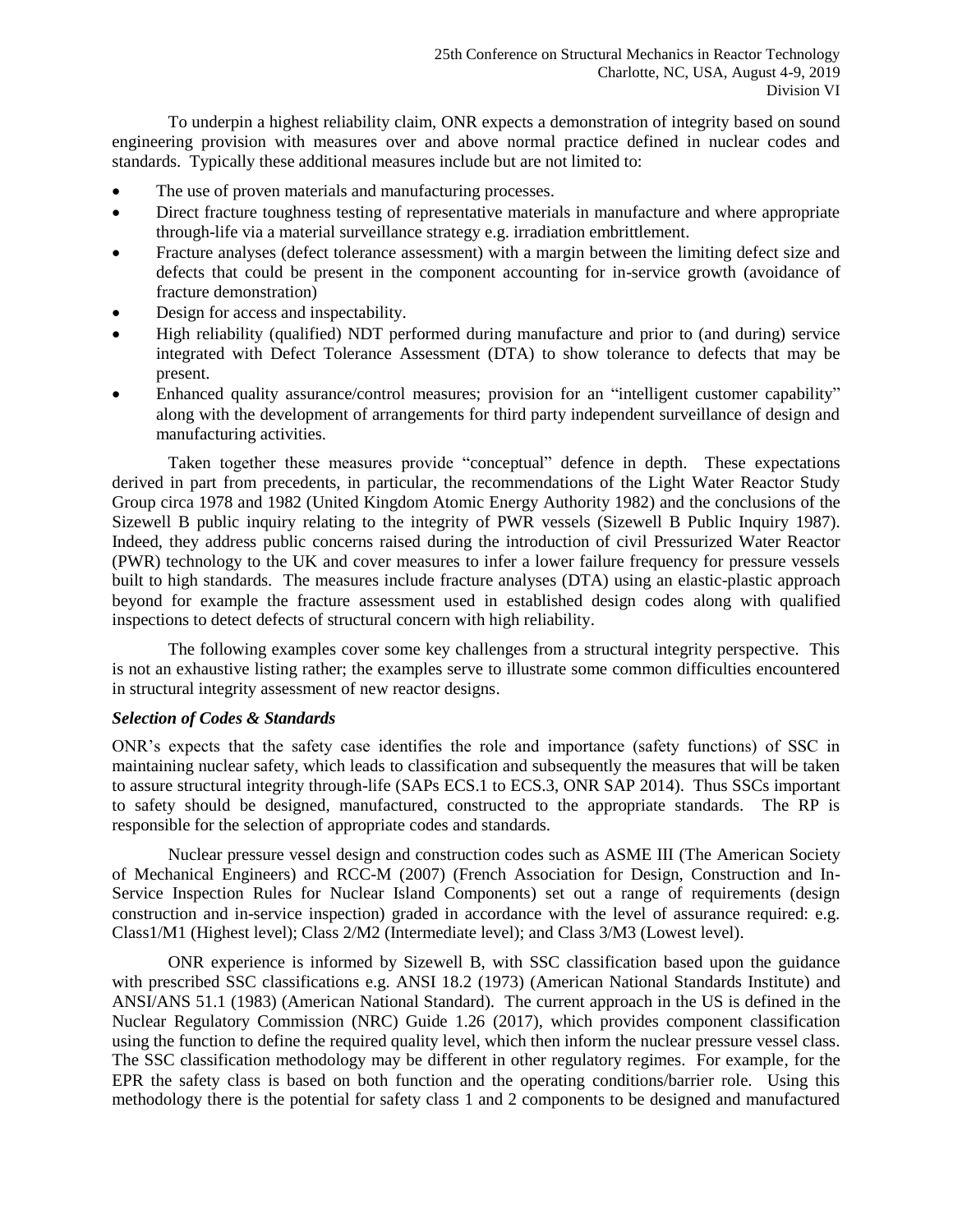to a lower level of quality assurance than would be expected from existing UK experience. This may or may not be appropriate.

The salient point is that the basis for the safety class and design code provisions needs to be established in the safety case. A classification scheme based on the delivery of safety functional requirements affords the flexibility to assess a wide-range of reactor designs, but the output is dependent on the assumptions used e.g. LBB versus gross failure. Alternatively, the rationale for the SSC safety class needs to be justified, in particular, if a change in the SSC safety class (and hence code class) is proposed, it needs to be established whether the proposed change is founded on a justified change in the safety functional requirements or is an artefact of the safety classification methodology. RP's have responded to this challenge by either justifying their proposed code and construction class designations or raising the design and construction codes designations.

Whilst compliance with recognised codes and standards usually forms the primary means of establishing the structural integrity provisions, ONR does not prescribe codes and standards and so the RP must propose codes and standards for the design, construction and inspection of SSC. This is a challenge for a non-prescriptive regulator. If, in the opinion of ONR, the proposed codes and standards are considered as RGP, ONR will focus the assessment on the application of those standards. However, if the RP proposes codes and standards that are not familiar to ONR or if novel or internal company methods are adopted then, ONR will focus on both the basis of the approach and its application. This does not mean that there are difficulties with the proposed codes and standards, but ONR needs to have confidence in the proposed provisions. The aim is to establish that the proposed codes and standards provide structural integrity provisions which are consistent with RGP. This approach offers flexibility and a means to establish the suitability of the proposed codes and standards for a wide range of reactor designs. In some cases, ONR has undertaken broad comparisons of code and standards against relevant RGP to establish the suitability of the duty holder's proposals (e.g. during GDA for the UK EPR™ design, (ONR Technical Assessment Reports 2011)).

ONR also expects the intelligent application of codes and standards. Specifically, prior to applying a code or standard, the RP should identify the failure mechanisms of concern and show how these are addressed in the chosen code or standard.

#### *Avoidance of Fracture Demonstration*

ONR SAP EMC.1 includes the expectation that the safety case is robust and the corresponding assessment suitably demanding, in order to properly inform engineering judgement that:

- The metal component or structure is defect-free as possible;
- The metal component or structure is tolerant of defects.

For GDA these expectations are achieved through the RP demonstrating confidence in the achievement of adequate material properties and quality during manufacture. In addition, an approach based on an "avoidance of fracture" demonstration was developed to show defect tolerance for highest reliability structures and components. This approach integrates defect tolerance calculations for limiting defect sizes, predictions of fatigue crack growth, with qualified inspections (examination) and conservative material properties confirmed through planned direct fracture toughness testing, see Figure 1 below.

A "margin" can be expressed as the ratio of the limiting defect size, corrected for fatigue crack growth, to the size of defect that can be found with high confidence by NDT. Typically, based on custom and practice, a margin of 2 is used. Code-based inspections may not deliver the high confidence required in the NDT to detect defects of structural concerns and consequently additional measures are applied. These measures include qualifying the procedures, equipment and personnel to confirm the inherent capability of the NDT system to detect and reject defects of structural concern. In this context, the inspections are considered to be "objective based" where the aim of the qualification is to demonstrate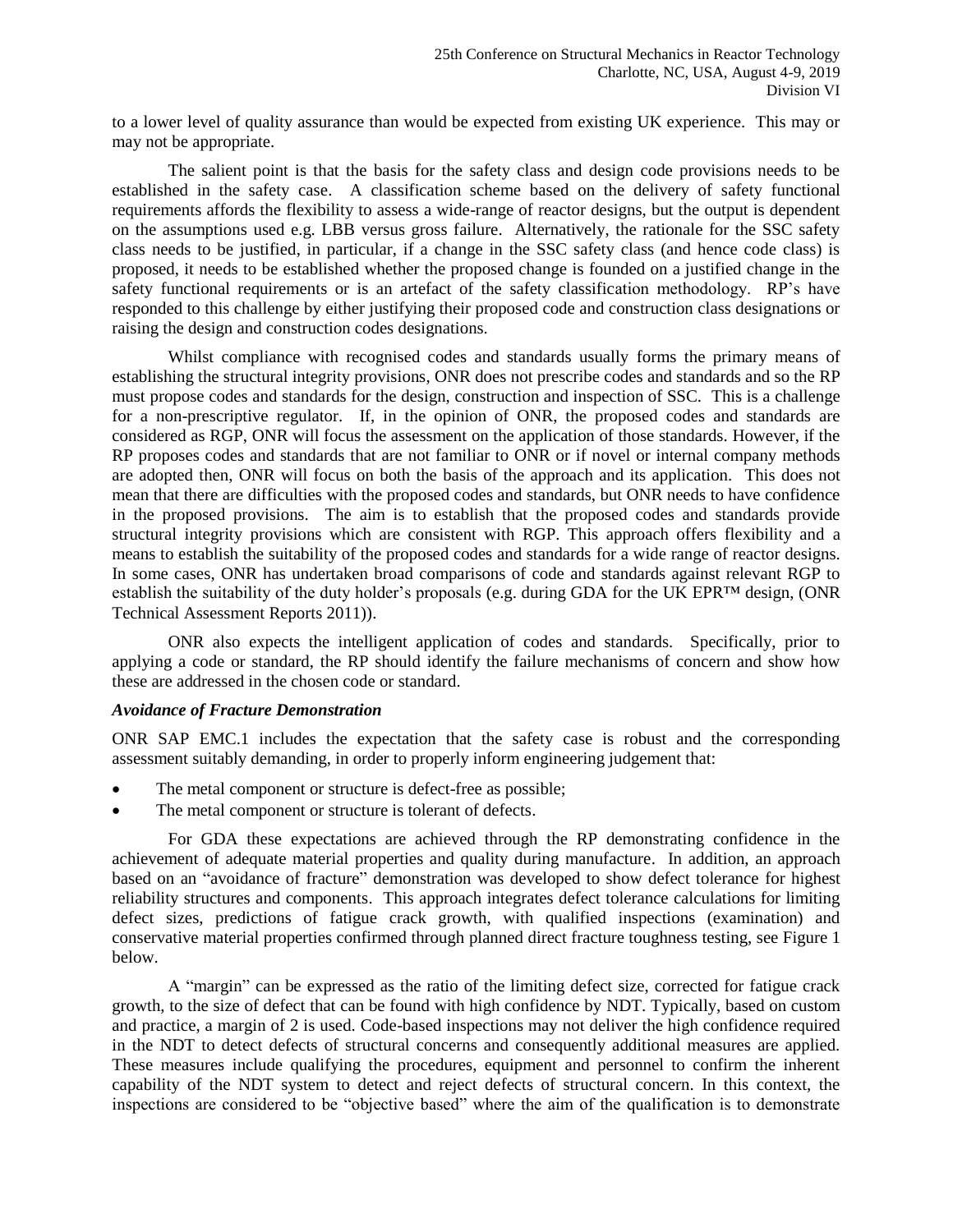that the NDT system has high performance against defects that have predefined sizes (determined from DTA) and predefined characteristics (location, orientation and roughness). Additional quality measures such as repeat inspections and enhanced witnessing are also applied during the site application to enhance the confidence in the NDT.



Figure 1. Avoidance of Fracture Demonstration.

An essential aspect is to ensure that, as far as is reasonably practicable, the components are designed to promote the reliable NDT. For example, where ultrasonic inspection is the NDT method, it is expected that materials are suitably transparent to ultrasound and that there is sufficient straight section to scan probes. In the UK, reactor designers have modified features of the reference design to improve inspectability to meet these expectations.

ONR expects evidence-based safety cases which are presented in a usable form for the future licensee. The presentation of adequate evidence is particularly important for the structural integrity case when the RP needs to develop a case for "highest reliability". The development of a structural integrity case for highest reliability components and structures is relatively straightforward for UK based licensees who are well aware of precedent and expectations, but this presents quite a challenge for non-UK based RPs. RPs have addressed this challenge by presenting their safety cases, typically with a claims, argument, and evidence structure.

Overall, ONR expects conservative defect assessment calculations, but equally there should be reasonable demands placed on inspection, qualification and achievement of material properties. A balanced demonstration of defect tolerance is therefore sought. RPs have overcome these challenges by developing new approaches, validating their methods and by exercising sound engineering judgement to ensure that avoidance fracture demonstration is both conservative and achievable in practice. In general, RPs have adapted well to these challenges and their progression has often benefited from the support of UK expertise notably in the areas of defect assessment and the development of part technical justifications to support confidence in the achievement of inspection qualification for GDA.

Whilst the primary aim of a highest reliability claim is to either discount gross failure or infer a very low failure frequency for the structure or component, the additional measures have proven valuable in addressing emergent problems e.g. high reliability NDT undertaken for Sizewell B provided good evidence to show the absence of hydrogen flakes identified in Doel 3/Tihange 2.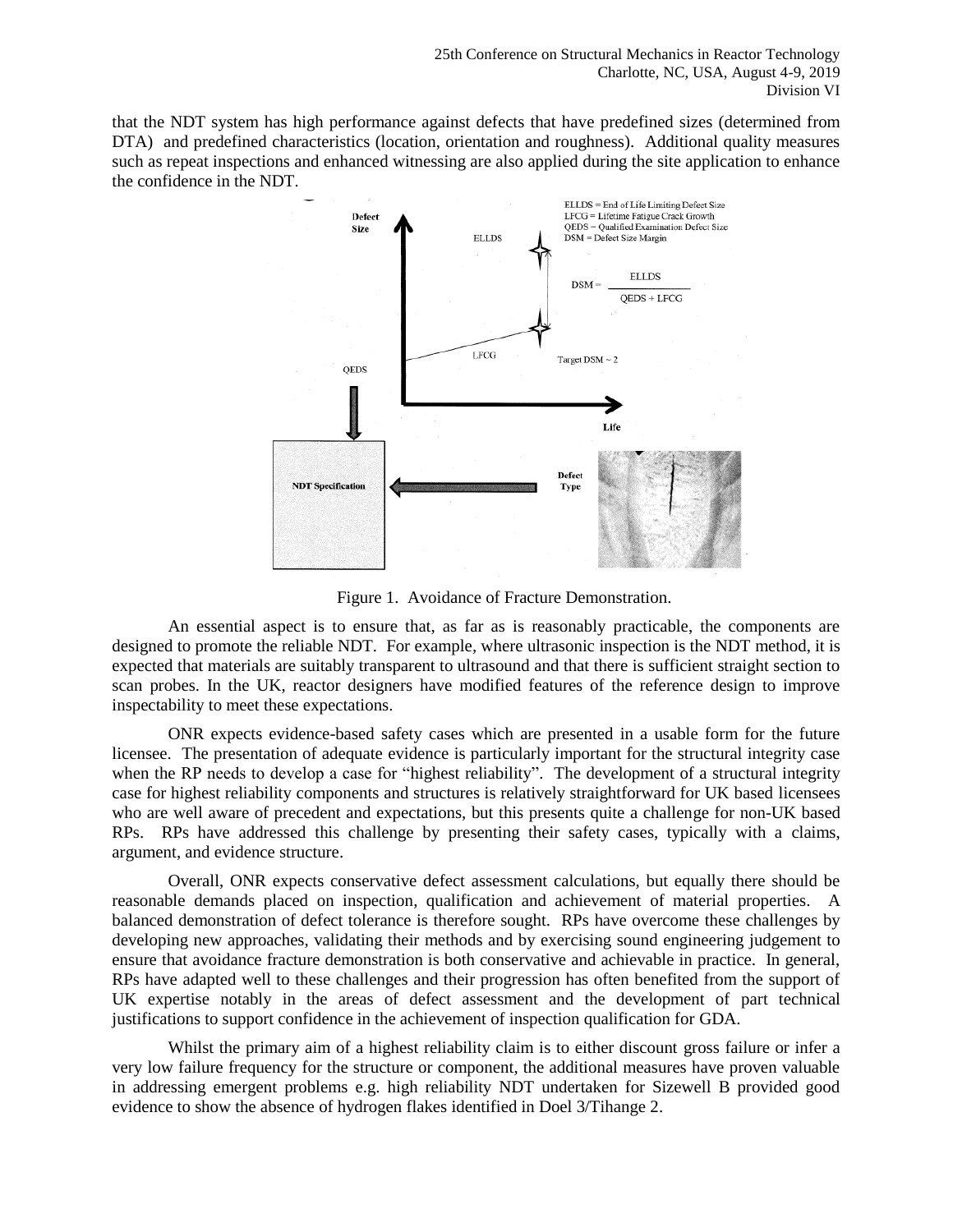#### **EXPECTATIONS AND CHALLENGES FROM AN INTERNAL HAZARDS PERSPECTIVE**

Internal hazards are those hazards to plant, structures and personnel which originate within the site boundary but are external to the process in the case of nuclear chemical plant or primary circuit in the case of power reactors.

This paper is focusing on the PPF aspect of high energy systems and components ( $\geq 2$  MPa or  $\geq$  $100^{\circ}$ C (IAEA 2004)) that could result in both dynamic (such as pipe whip, jet impingement, spray, flooding, steam release, missiles) and environmental effects (such as temperature and pressure effect).

ONR's expectation in internal hazards are outlined in the "External and Internal Hazards" SAPs series EHA (ONR SAPs 2014). SAPs are considered holistically for all ONR assessments including in internal hazards. ONR's specific TAG for internal hazards is NS-TAST-GD- 014 (ONR TAGs 2019). ONR's assessment of a design against PPF and in particular the characterisation of the indirect effects of high energy pipe failure focuses on the following distinct steps:

#### *Identification of Sources*

In a typical nuclear power plant there are numerous locations where high energy components exist inside and outside containment. ONR expects a systematic identification of all high energy pipes followed by appropriate screening out of scenarios that make no contribution to the overall risk and therefore focusing on those that may have hazardous consequences to the buildings structures and SSCs delivering Fundamental Safety Functions (FSFs) (SAPs EHA.1 and EHA.19, ONR SAPs 2014). The identification should also include moderate energy lines with temperature and pressure energies close to the threshold of high energy lines (cliff-edge effects) and with consideration of all potential pipe to pipe interactions.

The identification of credible bounding scenarios has proven very challenging to a number of RPs due to the large number of potential scenarios and the complexity involved. In GDA, the RPs managed to overcome these difficulties by developing specific robust criteria of selection of bounding scenarios and room by room application of these criteria. Furthermore, appropriate justification of those scenarios excluded was provided.

#### *Identification of Structures, Systems and Components*

A key aim of nuclear plant safety cases is demonstrating that SSCs important to safety are protected from the effects of internal hazards and that there is sufficient redundancy, diversity and segregation of SSCs to continue to deliver the FSFs in all operational states and hazard conditions. PPF of high energy lines has the potential to challenge the SSCs delivering FSFs, which prevent detrimental nuclear safety effects such as radiological releases. During this step of the analysis all SSCs that could be potentially affected by the high energy lines failure should be identified (SAP EHA.5, ONR SAPs 2014).

## *Characterisation of Consequences*

During this step all dynamic and environmental consequences associated with the PPF of high energy lines should be characterised using suitable tools and methods. The guidance available in ANSI/ANS 58.2 (1988) (withdrawn) has been widely used internationally to quantify the dynamic effects such as pipe whip and jet impact.

ONR's regulatory approach seeks to obtain confidence that the risk of the unmitigated worst case scenario (e.g. assuming the worst plant state and hinge location, no restraints, longest length or unrestrained pipe or sweeping angle) is reduced ALARP. In demonstrating ALARP, ONR considers that the analysis undertaken based on ANSI/ANS 58.2 (1988) standard should be supplemented by additional analyses, including sensitivity studies relating to key assumptions, addressing the following topics:

 The assumed break size should be based on guillotine failure (gross failure). The expectation is that the safety case should demonstrate that the design can accommodate the consequences of gross failure, or otherwise that the pipework or components are classified as highest reliability.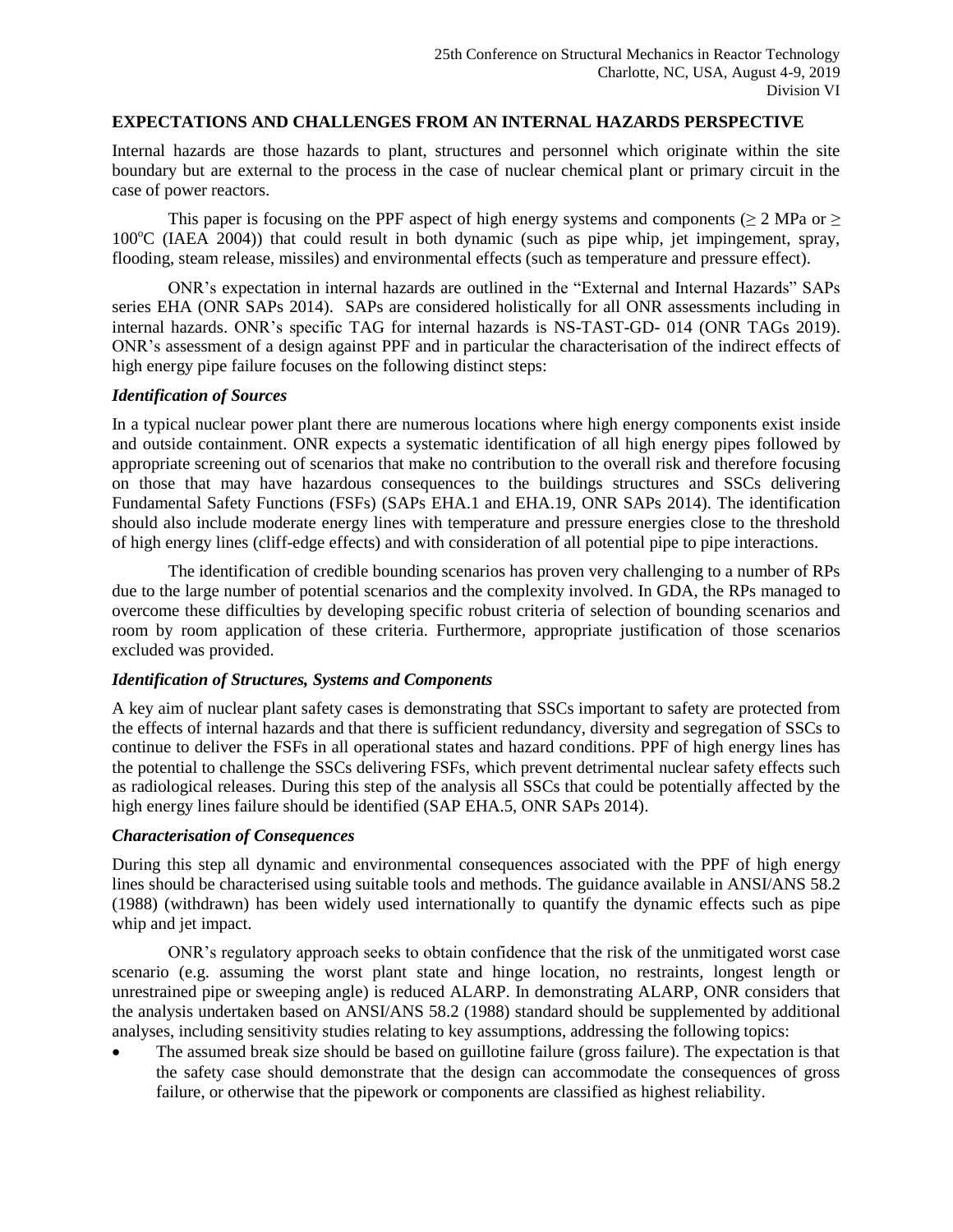- The assumed break location should include all potential break locations to derive a bounding case. Break locations should include terminal ends, intermediate locations due to high stress areas or welding locations as well as locations where a high energy line is in close proximity to SSCs delivering the FSFs or highest reliability components.
- All high energy systems should be considered including those which temporarily operate in high energy modes (i.e. low utilisation lines).
- Domino effect; pipe to pipe interaction.

ONR expects that all dynamic and environmental effects (e.g. pipe whip, jet impact, missiles, steam release, flooding and pressurisation) and their impact on nuclear safety significant plant should be studied individually and in combination.

The above expectations have been very challenging to a number of RPs entering GDA for a number of reasons including the design of the plant excluded a number of systems from gross failure (such as main steam and feed water systems) or that the layout was not fully optimised against internal hazards, or that the analysis was not based on true pipework layout or room dimensions. An area of particular challenge was the quantification of the combined consequential effects of high energy pipe failure and the requisite substantiation of barriers, and these are discussed in the sections below.

The effects of the consequences are commonly modelled utilising analytical computer models (from simplified empirical equations to complex computational fluid dynamic model) to predict the local and global effects. The predicted loads are sensitive to the granularity of the model used and therefore it is important to understand the basis of the model, any underlying data used, the history of its development, and evidence of appropriate verification and validation (SAPs AV.2 to AV.6, ONR SAPS 2014). Nevertheless, the timing of each consequential effect (e.g. pipe whip, jet impact, flooding and pressurisation) may play a part in the engineering substantiation of multi-hazard barriers. Any assumptions on timing and duration should be based on robust consequence assessment, the layout of the plant in question, and the qualification and proven performance of the SSCs under the conditions of the hazard. For example, for a steam release scenario the time to isolation should be based on valve performance characteristics and the time to peak compartment pressure, if used, should be based on analytical pressure relief calculations relevant to the compartments in question.

In addition, the analysis should also take into consideration any deterioration or damage to safety related SSCs after being subjected to each of the various consequences and determine how its performance and subsequent withstand is affected. For example, a structure that has been subject to a pipe whip could have reduced withstand as a result of damage. If this structure was then subjected to pressurisation due to steam release or due to a hydrostatic load due to flooding it could ultimately result in a failure of the structure. Therefore, for a combined load event it is the net effect of the consequences that could result in a failure of a system or structure, even if individual withstands can be demonstrated.

In recent GDAs, RPs successfully managed to overcome the above challenges by undertaking additional analysis including sensitivity analysis for a number of key systems that were excluded from gross failure consequences analysis.

## *Identification of Safety Measures*

ONR's experience of assessing safety cases from differing nuclear power plant designs suggest that it is often easier to make compelling safety cases if designers are "hazard aware" at the early concept stage of a design (i.e. adopting inherently safe design options). This can lead to a simpler and more robust set of "hazard informed" layout decisions, with improved alignment between the rooms in differing floors, with simpler near-monolithic primary hazard barriers, and with a reduced number of penetrations though primary hazard barriers. Many designs, however, appear to have internal hazards considered as an afterthought and although acceptable safety cases can be constructed these may be more complex, and potentially less robust. Limiting the consequences of PPF can be, therefore, ensured by good plant layout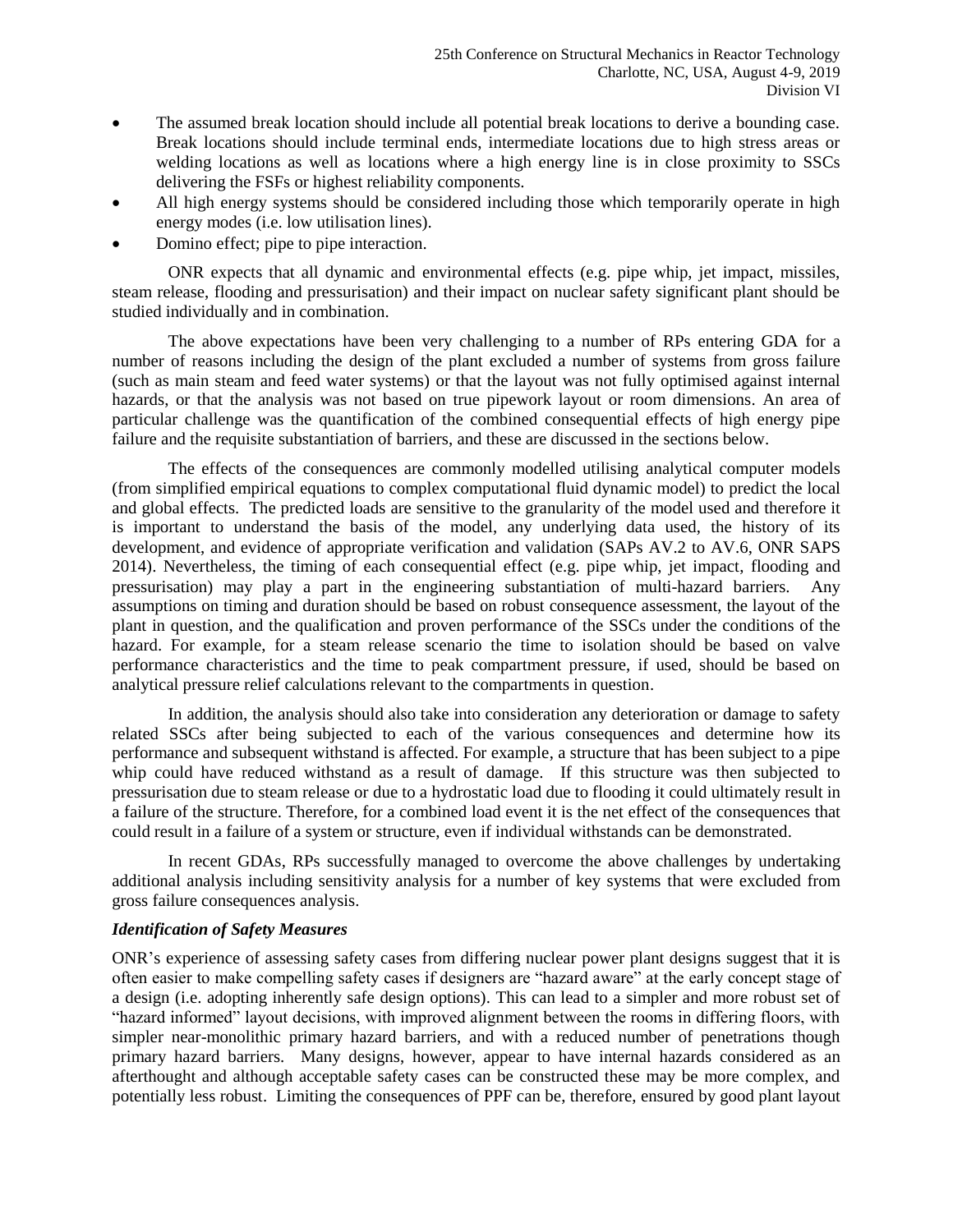principles, from the outset of the design (inherent safe design), and by protecting the plant from the hazard loadings. The latter should be generally achieved by the provision of robust passive barriers which withstand the maximum credible loadings and segregate safety systems that allow the continued delivery of FSFs. ONR, therefore, expects nuclear plants to show hazard resilience by means of layout optimisation and segregation of redundant and diverse safety systems (SAPs EDR.2, ESS.18 and ELO.4, ONR SAPs 2014). Approaches based entirely on separation by distance or heavily reliant on SSCs qualification may be challenging to substantiate in the absence of suitable segregation. This is particularly true for areas inside the containment where full segregation of SSCs delivering the FSFs by barriers is not feasible. In such cases a safety case could still be made utilising multi-leg claims and arguments and by taking credit of geometry and partial protection including partial barriers.

With respect to pipe whip, the extent of whipping can be reduced or eliminated by appropriate restraint design, which should be substantiated against the forces exerted. Other safety measures may include jet shield, blow out panels and/ or isolation valves to mention but a few. All safety measures should be supported by adequate design substantiation.

#### *Substantiation of Safety Measures*

A key safety measure against PPF in many nuclear power plant designs is the provision of reinforced concrete barriers (including penetrations), which are designed against a number of internal hazards (i.e. multi-hazard barriers). Substantiation of concrete barriers is covered in the next section.

Substantiation of other safety measures claimed in PPF and in particular on high energy pipes failure such as restraints, jet shields and blow out panels should be provided proportionate to the function of the safety category that they provide and classification assigned. This will require appropriate coordination with other disciplines such as mechanical engineering and civil engineering.

# **EXPECTATIONS AND CHALLENGES FROM A CIVIL ENGINEERING PERSPECTIVE**

In order to ensure robust design of civil engineering structures as barriers to protect SSCs from multihazard threats and contribute to defence in depth, careful multi-disciplinary development of the plant layout, assumptions, and definition of the relevant hazards and their incidence is required. The analysis may be complex and involve advanced or bespoke methods of modelling and calculation requiring special verification and validation.

ONR's civil engineering expectations on the robustness of structural barriers are outlined in the "Civil Engineering" SAPs series ECE and in particular in ECE1 and ECE.6 (ONR SAPs 2014). The applicable civil engineering TAG is NS-TAST-GD- 017 (ONR TAGs 2019).

Loads from the indirect effects of PPF can credibly combine, which could compromise the integrity of the multi-hazard barriers. ONR expects that initially, the utilization of multi-hazard barriers as a result of each individual hazard load and the residual withstand capacity should be determined analytically. This should, in turn, inform the analysis of the response of multi-hazard barriers to the combined consequential effects of PPF. As the hazard sequence is considered, it may be the case that partial or complete failure of the barriers (e.g. perforation or scabbing) are predicted when utilization is determined analytically. In these cases, ONR's expectation is that reasonably practicable measures to prevent the failures are implemented in line with UK regulatory requirements to avoid undesirable secondary effects, and that delivery of FSFs is still achieved.

Where structural analyses have been carried out on civil structures to derive static and dynamic structural loadings for the design, the methods used should be adequately validated and the data verified. The data used in structural analysis should be selected or applied so that the analysis is demonstrably conservative. When selecting which model type to use for the analysis and the standards for design of nuclear structures the nuclear safety function category and classification and the seismic classification need to be considered. It is important that these are identified at an early stage in the design although they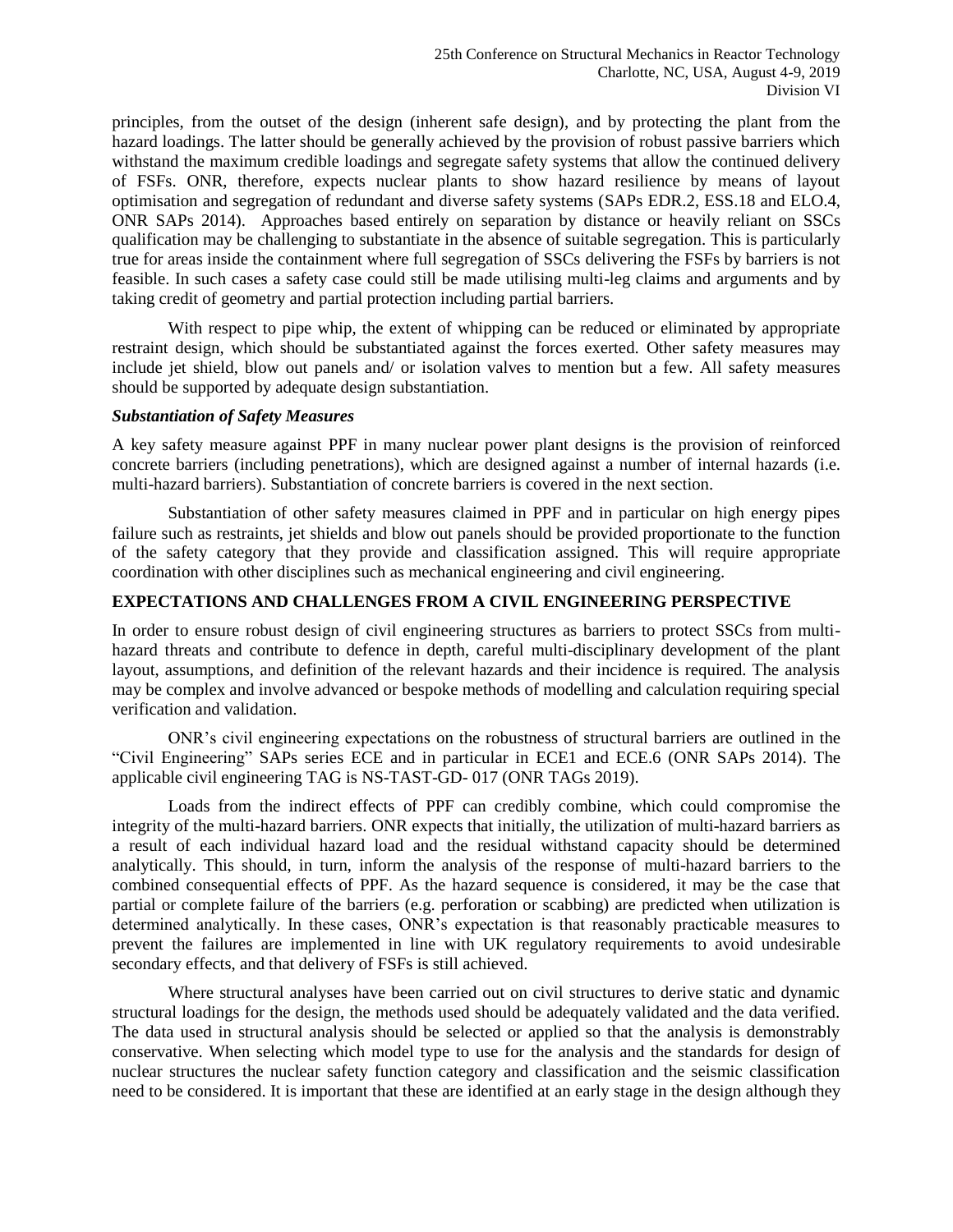may be modified at later stages in the process should additional nuclear safety claims be identified as design development progresses.

There is an increased expectation that the industry adopts the use of 3D Finite Element Modelling to model structures. ONR expects that relevant procedures should be selected based on the required accuracy to demonstrate the design limits and unmitigated consequences of failure. 3D Finite Element Modelling more accurately estimates the design loads on a structure thus allowing a higher degree of confidence that the structural withstand is sufficient to deal with the threat the hazard poses. Simpler models are often suitable to provide the global response of structures and may be suitable for use in the design of simple structures or preliminary scoping.

It is of course appropriate to ensure that barrier withstand is proven for all potential barrier failure modes following consideration of all credible combined loads of the PPF. Where the safety function of a structure provides a principal role in ensuring nuclear safety, predicted failure modes should be gradual, ductile and, for slowly developing loads, detectable. The loadings assumed should take account of uncertainty in the underlying fault or hazard specification.

Engineering design codes and standards such as ACI 349 (2014) (American Concrete Institute) specify load combinations, load factors and acceptance criteria for use in the design of concrete barriers. These are generally applicable to nuclear power plant design but careful consideration of the appropriateness of these in the potentially complex scenarios that may arise due to combinations of hazards is required. The required safety functions and structural performance of the civil engineering structures under normal operating, fault and accident conditions should be specified and the required resilience should be quantified and specified. To preclude cliff-edge effects, margins to failure should extend beyond design basis fault (or hazard) loadings. Beyond design basis loading considerations should be included before the structural design is finalised. The combining of different codes and standards for a single aspect of a SSC should be avoided so far as is reasonably practicable. Where this cannot be avoided, the combining of the codes and standards should be justified and their mutual compatibility demonstrated.

The combined impact of PPF on multi-hazard barriers has proved challenging for a number of RPs. This challenge relates to the assumptions used in the characterisation of the loads (e.g. break size, break locations, pipe to pipe interactions, exclusions of systems due to low utilization, combined consequential loads quantification) and the demonstration of adequate margins of safety. Therefore, care must be exercised when evaluating the hazard loads and in particular the loading/ magnitude of the combined consequences of PPF, the duration it is applied, and sequencing of the occurrence. In recent GDAs, the availability of SSCs delivering the FSF ensured by modifications to the designs such as improvement to layouts, strengthening of barriers and incorporation of additional restraints. Coordination with ONR specialists, structural integrity, internal hazards and civil engineering disciplines is essential.

#### **MULTI-DISCIPLINE APPROACH**

In the sections above the expectations and challenges within structural integrity, internal hazards and civil engineering disciplines in assessing the effects of PPF were outlined.

The emphasis in the assessment of new build is placed on reducing risk at the design stage; in particular, by influencing improvements, where appropriate, in the design provisions and by developing the RP's understanding of ONR's expectations to inform the development of their methods, if appropriate, to meet UK expectations. However, in the assessment of PPF there are many challenges that are common to all three disciplines including demonstration of ALARP and the achievement of coherency in the assessment.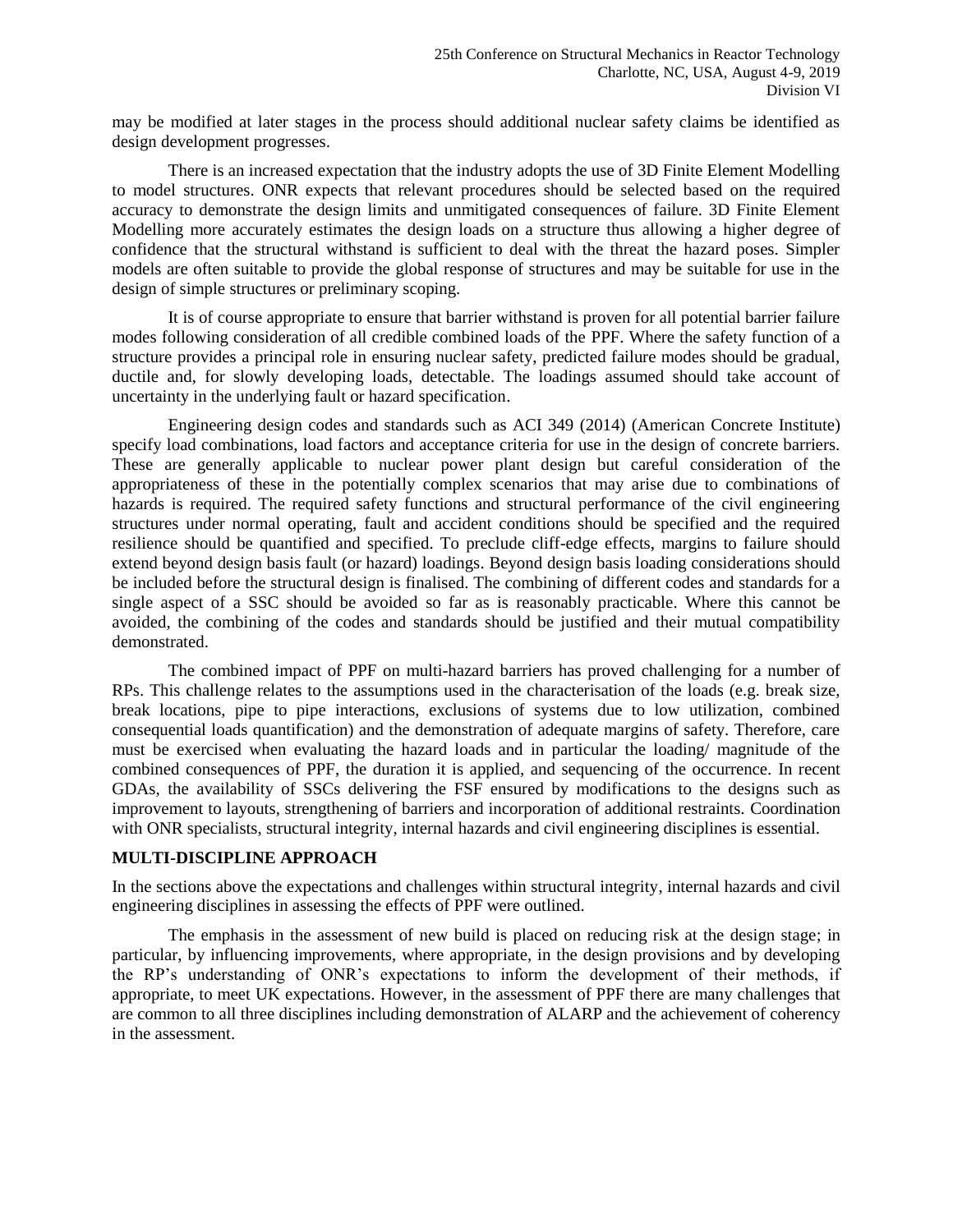#### *ALARP Demonstration*

Demonstration that the risks are ALARP generally involves designers and licensees' carrying out hazard and risk analysis, identifying and implementing measures that demonstrate either that the hazard has been eliminated or that the risks have been sufficiently reduced. ALARP demonstration also requires optioneering studies, which identify further measures that could be implemented and the level of risk reduction that would be achieved. Compliance with the law requires all such design options and measures to be implemented unless their costs in terms of time, trouble, and money are demonstrably grossly disproportionate in relation to the risk averted. The process involves balancing the benefits and detriments of implementing measures to reduce risk. These balances may be specific to a particular discipline, but could also include other technical disciplines e.g. for PPF the consequences (direct and indirect) analyses inform the structural integrity classification.

In most cases demonstrating risks are ALARP is not done through explicit comparisons of costs and benefits. ONR's assessment involves benchmarking against RGP with the rigour in the safety case and in ONR's assessment proportionate to the FSF category and safety classification of the SSCs. The demonstration that designs reduce risks ALARP has proven to be a challenging concept to RPs who are more familiar with prescriptive regulatory regimes (e.g. in France, US, Japan and China). ALARP demonstration in the area of PPF is a multi-discipline team effort where input from internal hazards, structural integrity and civil engineering (to mention but a few), is critical to ensure that the SSC design is appropriate to the level of challenge posed by the combined loads in PPF. Therefore, a particular challenge often includes balancing the competing needs of various relevant disciplines demonstrating the integrity of highest reliability SSC, the suitability of the layout and the location of reinforced barriers and penetrations (such as doors), and the adequacy of restraints and blow out panels.

To assist duty holders to meet their legal obligations, ONR provides advice and guidance. However, ultimately under UK law, duty holders are responsible for safety. In this respect, UK based technical support organisations who are more familiar with the UK regulatory regime and expectations may be able to provide sound advice to RPs.

#### *Coherence in the Assessment*

A further common challenge relates to ensuring coherency between the structural integrity case, consequences analyses and the reliabilities inferred from the categorisation of the FSFs and classification of SSCs (SAPs ECS.1 to ECS.5, ONR SAPs 2014).

To achieve coherency in the safety case and its assessment, the claims, arguments and evidence needs to be integrated across the technical disciplines. For example, a challenge for the substantiation of the withstand capability of barriers is to assess whether the sequence and timing of these demands on the barriers affect their integrity. This type of analysis is complex and may require input from a number of disciplines such as structural integrity, internal hazards and civil engineering.

Indeed from ONR's experience, it is clear that an integrated approach is necessary at an early stage in the assessment of the design of SSCs to ensure that the potentially conflicting requirements of nuclear safety, security, safeguards, fire and conventional safety are taken into account while ensuring that the measures adopted do not compromise one another. This approach may involve several iterations in order to develop the design and represents relevant good practice reflecting guidance and requirements in internationally recognised standards.

Existing safety cases for the reactor designs usually include consideration of the direct consequences through linkage to fault studies e.g. frequent, infrequent failure/design basis failure, but there can be challenges for the internal hazards assessment when gross failure had not previously been considered. This is because other regulatory regimes may allow a default assumption that pressure equipment designed to a nuclear design code will not fail in a catastrophic manner, which leads to plant designs based on partial rather than gross failures.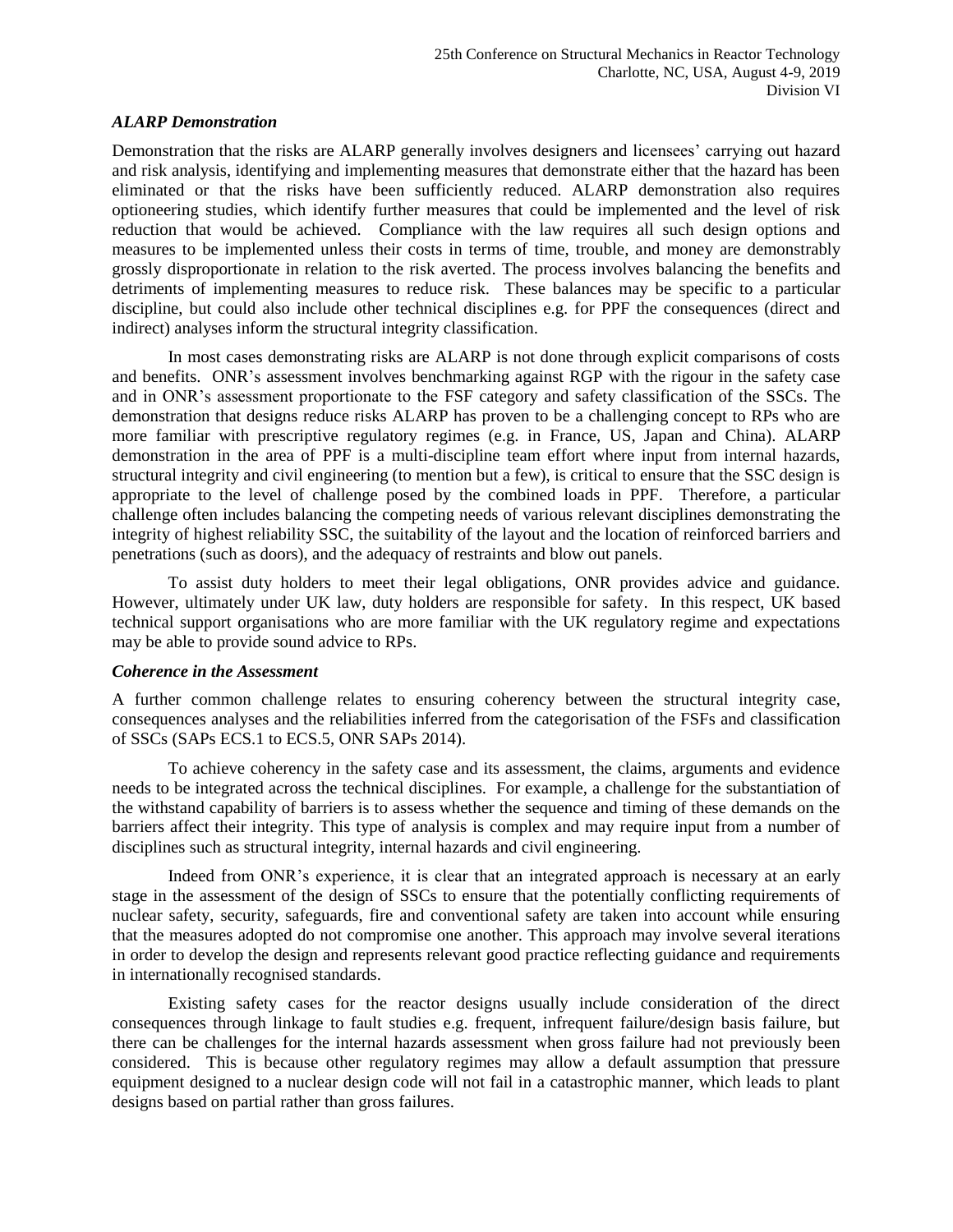As an illustration, the integration of structural integrity claims with the internal hazards discipline has proved problematic across the UK EPR™ (ONR Technical Assessment Reports 2011), the AP1000® (ONR Technical Assessment Reports 2011) and the UK ABWR (ONR Assessment Reports 2017) GDAs. The issues here relate to assuring consistency in the assessment of the consequences of gross failure. These consequences include the direct consequences associated with the loss of the pressure boundary (e.g. loss of the safety functions), which tends to involve interactions with fault studies, Probabilistic Safety Analysis (PSA) and fuel and core. Whereas the indirect (or secondary) consequences involve internal hazard specialists as the concerns relate to the effects of flooding, pressurisation, pipe whip, jet impingement, missiles and environmental qualification, and civil engineering on the suitability of the multi-hazard barriers.

In conclusion, disciplines need to work together to ensure consistency in the development of the safety case and in its subsequent assessment. If the classification of a SSC changes then all disciplines need to be informed so that the implications can be assessed. For example, a SSC classified as highest reliability means that the direct and indirect consequences no longer warrant detailed consideration because the gross failure is discounted. In contrast a change in the classification from highest reliability to a non-highest reliability claim is significant because the consequences of a postulated failure now warrant consideration. Notably, the loads and conditions arising from the postulated failure of the SSC may be important to the delivery of the safety functions and the integrity of other highest reliability structures and components.

## **CONCLUSIONS**

The UK regulatory regime follows a non-prescriptive approach. A key requirement of UK law and the ONR regulatory approach is that licensees build, operate and decommission nuclear sites ensuring that risks are reduced SFAIRP. Other key differences, compared to other regulatory regimes, include the expectations relating to the purpose of the safety case and the underlying assumptions to achieve defence in depth in the plant design e.g. the role of LBB.

In this paper, the UK approach has been illustrated through a regulatory perspective on the assessment of PPF, which has been informed by the collective experience of ONR's structural integrity, internal hazards and civil engineering specialists in assessing new build reactor designs during GDA.

ONR has some specific expectations relating to the structural integrity of metallic components and structures. Notably, although compliance with recognised codes and standards may form the primary means of establishing the structural integrity provisions, these may need to be supplemented to meet UK law i.e. to reduce risks SFAIRP or to meet expectations relating to the inference of highest reliability, which are informed by UK precedents.

From an internal hazards perspective, the consequences analysis for PPF of high energy lines along with the provision of robust safety measures has been proven challenging to a number of RPs during GDA due to the complexity of the direct and indirect consequences analyses. RPs have overcome this challenge through additional work to satisfy ONR's expectations, which in collaboration with civil engineering included identification and substantiation of safety measures such as restraints and barriers and changes to layout.

ONR's experience attests to the importance of early multi-disciplinary assessment of the classification, identification of bounding scenarios, consequences analyses and identification of robust safety measures including substantiation of them. It is essential that all technical disciplines communicate effectively to ensure coherency in the safety case and its assessment.